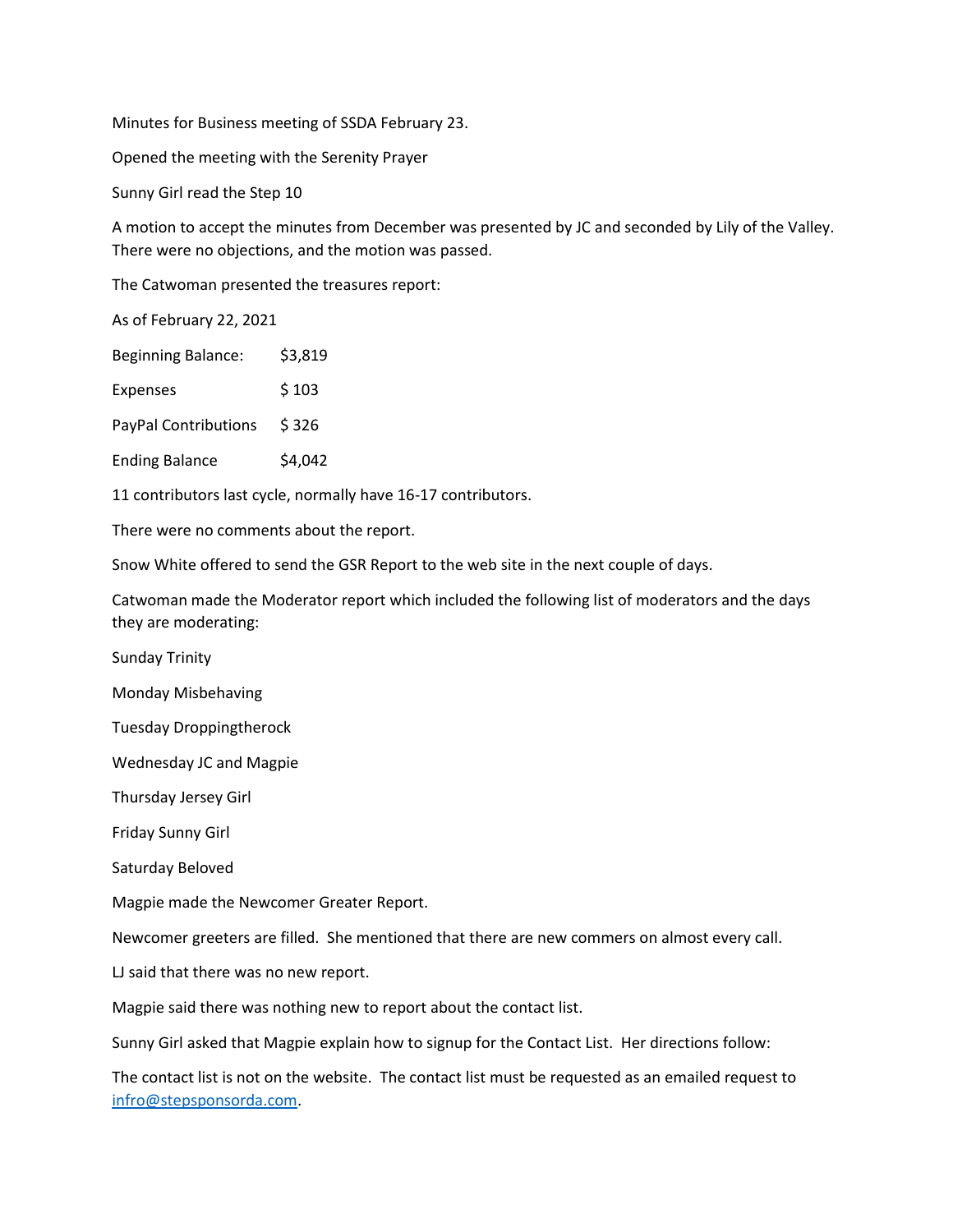Droppingtherock proposed as new business that a request for email list be included in contact list information.

AG gave the Study Hall report. She suggested that participation in the study hall Sundays between 4 and 6pm is good service and encouraged anyone with questions to email her a[t a1516g@gmsil.com.](mailto:a1516g@gmsil.com)

Silly Putty postponed her report on the Posse Call because it was the first item for the New Business.

It was announced that the Public Information Representative position was open.

It was also announced that the Intergroup Representative was also open.

Anyone interested was encouraged to further explore the position descriptions on the web site and contact Magpie a[t magpiehasenoughstuff@gmail.com](mailto:magpiehasenoughstuff@gmail.com) or Droppingtherock at [droppingtherock19@gmail.com](mailto:droppingtherock19@gmail.com) with their information.

Sunny Girl updated the Group Inventory.

The committee had a group inventory last August 29<sup>th</sup> which passed along the suggestions from that inventory to create "Inventory Follow up Groups" Those are the group reports that we are hearing today.

Website Report: Magpie said that Da Diva and she got together 2 months ago to decide if do we need mail chimp, she is going over the files in mail chimp which contains the files from the green back group. She asked for help to be sure that there are is no data on Mail chimp. This will mean that we don't need mail Chimp. Magpie asked for you to send your hopes for the web site to her email. We will consider them for the next business meeting.

Hope asked if we would stop getting mail without mail chimp. Magpie didn't know if email would stop. Magpie said that she needs more support to improve the site. To make it more user friendly. Hoped asked how new information can be presented on the web site. Magpie wanted an email requesting that idea. Feeling Free asked if there was a way to improve the contact list.

Send wish list for website for next business meeting.

The business Chair is open.

Freedom Lover mentioned that there is no Zoom Host Position. And that questions should be directed to Feeling Free. She also mentioned that there are not reliable hosts so she is asking if Zoom should continue.

Magpie reported that the workshop group had proofread the script and made minor adjustments.

Hope reported on sponsorship. We are choosing a survey instrument to ask the members about their experience with sponsorship. This was to lead to a workshop that would create better sponsors.

Old Business:

The two signatures on the bank account needs to be held for old business next meeting.

GSR Spending plans will be discussed in July.